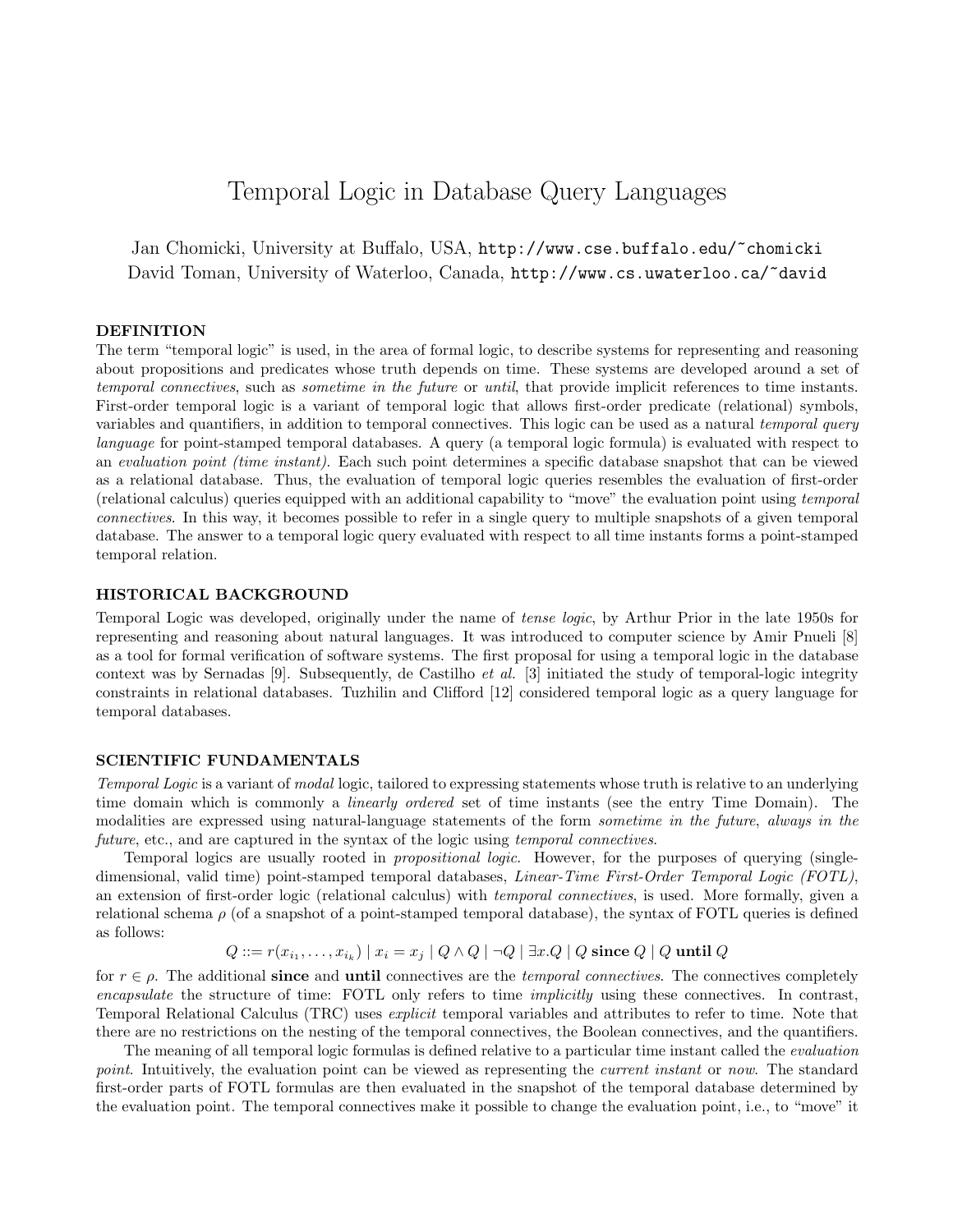to the past or to the future. In this way the combination of first-order constructs and temporal connectives allows to ask queries that refer to multiple snapshots of the temporal database. For example the query  $Q_1$  since  $Q_2$  asks for all answers that make  $Q_2$  true sometime in the past and  $Q_1$  true between then and now. Similarly, queries about the future are formulated using the until connective. More formally, answers to FOTL queries are defined using a satisfaction relation that, for a given FOTL query, links a temporal database and an evaluation point (time instant) with the valuations that make the given query true with respect to the snapshot of that database at that particular evaluation point. This definition, given below, extends the standard definition of satisfaction for first-order logic.

Definition. [FOTL Semantics] Let DB be a point-stamped temporal database with a data domain D, a point-based time domain  $T_P$ , and a (snapshot) schema  $\rho$ .

The satisfaction relation  $DB, \theta, t \models Q$ , where Q is an FOTL formula,  $\theta$  a valuation, and  $t \in T_P$ , is defined inductively with respect to the structure of the formula Q:

 $DB, \theta, t \models r_j(x_{i_1}, \ldots, x_{i_k})$  if  $(\theta(x_{i_1}), \ldots, \theta(x_{i_k})) \in \mathbf{r}_j^{DB(t)}$ j  $DB, \theta, t \models x_i = x_j$  if  $\theta(x_i) = \theta(x_j)$  $DB, \theta, t \models Q_1 \land Q_2$  if  $DB, \theta, t \models Q_1$  and  $DB, \theta, t \models Q_2$  $DB, \theta, t \models \neg Q_1$  if not  $DB, \theta, t \models Q_1$  $DB, \theta, t \models \exists x_i \ldotp Q_1$  if there is  $a \in D$  such that  $DB, \theta[x_i \mapsto a], t \models Q_1$  $DB, \theta, t \models Q_1$  since  $Q_2$  if  $\exists t_2.t_2 < t$  and  $DB, \theta, t_2 \models Q_2$  and  $(\forall t_1.t_2 < t_1 < t$  implies  $DB, \theta, t_1 \models Q_1)$  $DB, \theta, t \models Q_1$  until  $Q_2$  if  $\exists t_2.t_2 > t$  and  $DB, \theta, t_2 \models Q_2$  and  $(\forall t_1.t_2 > t_1 > t$  implies  $DB, \theta, t_1 \models Q_1)$ 

where  $\mathbf{r}_j^{DB(t)}$  is the instance of the relation  $r_j$  in the snapshot  $DB(t)$  of the database  $DB$  at the instant t. The answer to an FOTL query Q over DB is the set of tuples:

$$
Q(DB) := \{ (t, \theta(x_1), \ldots, \theta(x_k)) : DB, \theta, t \models Q \},
$$

where  $x_1, \ldots, x_k$  are the free variables of  $Q$ .

Note that answers to FOTL queries are (valid-time) point-stamped temporal relations.

- Other commonly used temporal connectives, such as  $\Diamond$  (sometime in the future),  $\Box$  (always in the future),
- $\bullet$  (sometime in the past), and  $\blacksquare$  (always in the past) can be defined in terms of since and until as follows:

$$
\diamondsuit X_1 := \text{true until } X_1 \qquad \blacklozenge X_1 := \text{true since } X_1
$$
  

$$
\square X_1 := \neg \diamondsuit \neg X_1 \qquad \blacksquare X_1 := \neg \blacklozenge \neg X_1
$$

For a discrete linear order, the  $\circ$  (*next*) and  $\bullet$  (*previous*) operators are defined as follows:

 $\bigcirc X_1 := \text{false}$  until  $X_1$   $\bullet X_1 := \text{false}$  since  $X_1$ 

The connectives since,  $\blacklozenge$ ,  $\blacksquare$ , and  $\blacktriangleright$  are called *past temporal connectives* (as they refer to the past) and until,  $\Diamond$ ,  $\Box$ , and  $\Diamond$  future temporal connectives.

Example. The sensor information about who enters or exits a room is kept in the relations *Entry* (Figure 1a) and Exit (Figure 1b). Consider the query  $Q_a$ : "For every time instant, who is in the room Bell 224 at that instant?" It can be written in temporal logic as:

$$
\exists r. ((\neg Ext(r, p)) \text{ since } Entry(r, p)) \land r = \text{``Bell 224''}
$$

The answer to  $Q_a$  in the given database is presented in Figure 1c, under the assumption that time instants correspond to minutes.

# Extensions

Several natural extensions of FOTL are obtained by modifying various components of the language: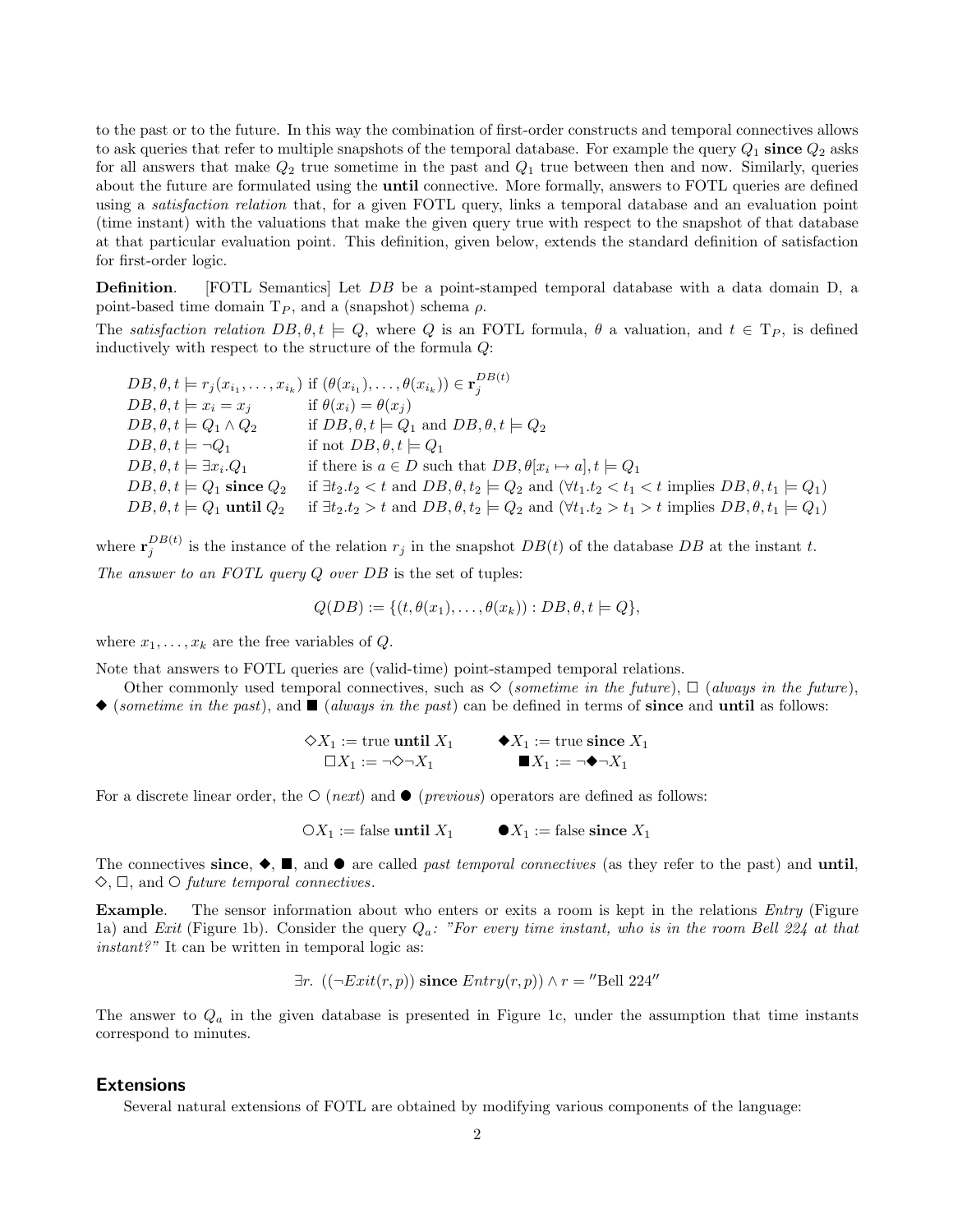|    |       |          |        |       |          |        | Time     | Person                  |
|----|-------|----------|--------|-------|----------|--------|----------|-------------------------|
|    | Entru |          |        | Exit  |          |        | 8:31     | John                    |
|    | Time  | Room     | Person | Time  | Room     | Person | $\cdots$ | $\cdot$ $\cdot$ $\cdot$ |
| a) | 8:30  | Bell 224 | John   | 10:30 | Bell 224 | John   | 10:30    | John                    |
|    | 9:00  | Bell 224 | Mary   | 10:00 | Bell 224 | Mary   | 9:01     | Mary                    |
|    | 11:00 | Capen 10 | John   | 12:00 | Capen 10 | John   | $\cdots$ | $\cdots$                |
|    |       |          |        |       |          |        | 10:00    | Mary                    |

Figure 1: The Entry relation, the Exit relation, and the Who is in Bell 224 relation.

Multiple Temporal Contexts (Multi-dimensional TLs). Standard temporal logics use a single evaluation point to relativize the truth of formulas with respect to time. However, there is no principled reason why not to use more than one evaluation point simultaneously. The logics taking this path are called multidimensional temporal logics or, more precisely, *n*-dimensional temporal logics (for  $n \geq 1$ ). The satisfaction relation is extended, for a particular  $n$ , in a natural way, as follows:

$$
DB, \theta, t_1, \ldots, t_n \models Q
$$

where  $t_1, \ldots, t_n$  are the evaluation points. In a similar fashion the definitions of *temporal connectives* are extended to this setting. Two-dimensional connectives, for example, seem to be the natural basis for temporal logic-style query language for the bitemporal data model. Unfortunately, there is no consensus on the selection of twodimensional temporal operators.

An interesting variant of this extension are *interval temporal logics* that associate truth with *intervals*—these, however, can be considered *pairs* of time points [5, 13].

More Complex Time Domains. While most temporal logics assume that the time domain is equipped with a linear order only, in many practical settings the time domain has additional structure. For example, there may be a way to refer to duration (the distance of two time points). The linear-order temporal connectives are then generalized to metric temporal connectives:

 $DB, \theta, t \models Q_1$  since<sub>∼m</sub>  $Q_2$  if  $\exists t_2.t - t_2 \sim m$  and  $DB, \theta, t_2 \models Q_2$  and  $(\forall t_1.t_2 < t_1 < t$  implies  $DB, \theta, t_1 \models Q_1)$  $DB, \theta, t \models Q_1$  until<sub>∼m</sub>  $Q_2$  if  $\exists t_2.t_2 - t \sim m$  and  $DB, \theta, t_2 \models Q_2$  and  $(\forall t_1.t_2 > t_1 > t$  implies  $DB, \theta, t_1 \models Q_1)$ 

for ∼ ∈ {<, ≤, =, ≥, >}. Intuitively, these connectives provide means of placing constraints on how far in the past/future certain subformulas must be true. The resulting logic is then the Metric First-order Temporal Logic, a first-order variant of Metric Temporal Logic [7].

**Example.** To demonstrate the expressive power of Metric Temporal Logic, consider the query  $Q_b$ : "For every time instant, who has been in the room Bell 224 at that instant for at least 2 hours?":

$$
\exists r. ((\neg Ext(r, p)) \text{ since}_{\geq 2:00} \text{ Entry}(r, p)) \land r = \text{``Bell 224''}
$$

More Powerful Languages for Defining Temporal Connectives. Another extension introduces a more powerful language for specifying temporal connectives over the underlying linearly-ordered time domain. Vardi and Wolper show that temporal logics with connectives defined using first-order formulas cannot express various natural conditions such as "every other day". To remedy this shortcoming, they propose temporal connectives defined with the help of regular expressions (ETL [15]) or fixpoints (temporal  $\mu$ -calculus [14]). Such extensions carry over straightforwardly to the first-order setting.

More Complex Underlying Query Languages. Last, instead of relational calculus, temporal connectives can be added to a more powerful language, such as Datalog. The resulting language is called Templog [2]. With suitable restrictions, query evaluation in this language is decidable and the language itself is equivalent to Datalog<sub>1S</sub> [2].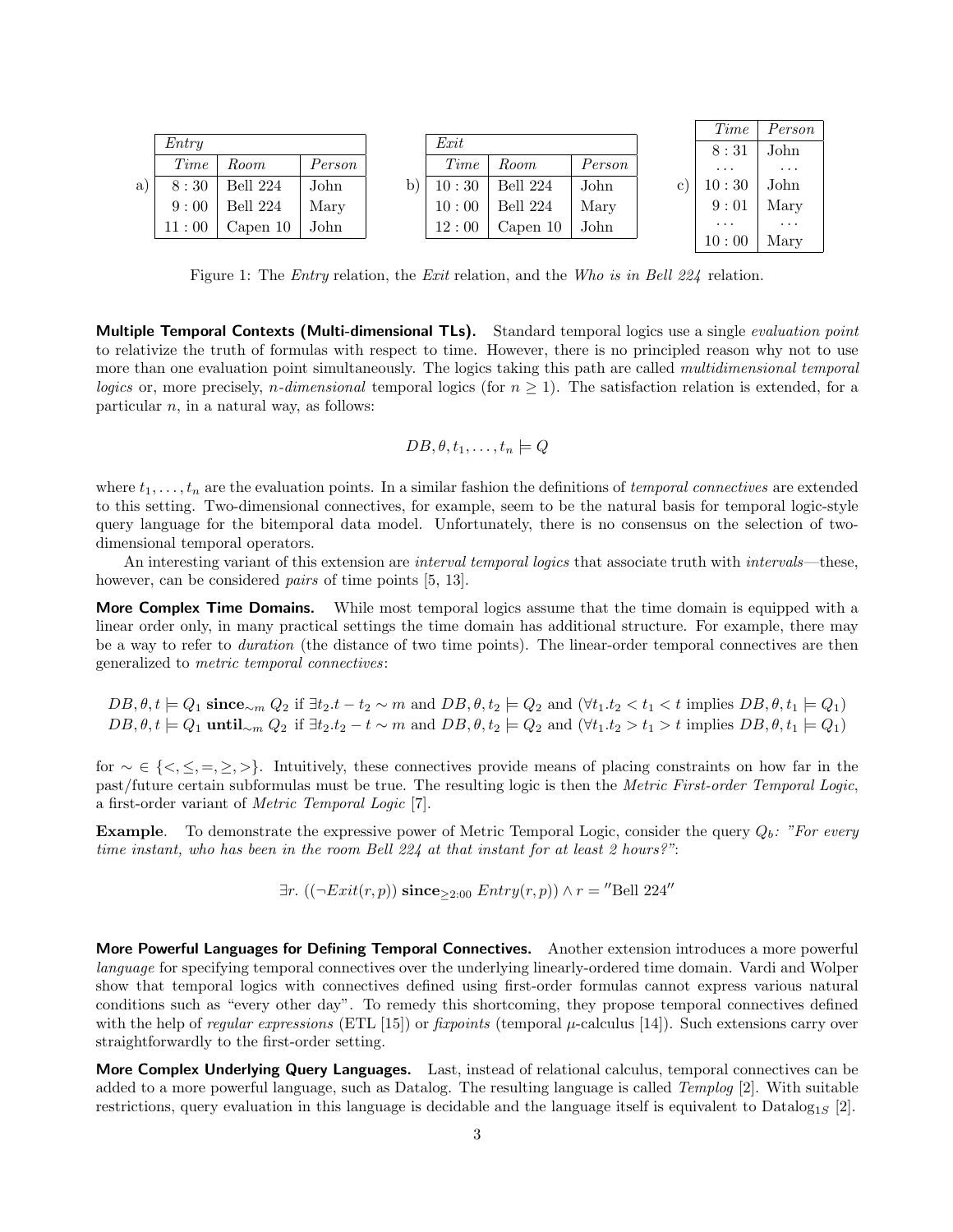#### Expressive Power

The since and until temporal connectives can be equivalently defined using *formulas* in the underlying theory of linear order as follows:

$$
X_1 \text{ since } X_2 := \exists t_2. t_0 > t_2 \land X_2 \land \forall t_1 (t_0 > t_1 > t_2 \to X_1)
$$
  

$$
X_1 \text{ until } X_2 := \exists t_2. t_0 < t_2 \land X_2 \land \forall t_1 (t_0 < t_1 < t_2 \to X_1)
$$

where  $X_1$  and  $X_2$  are *placeholders* that will be substituted with other formulas to be evaluated at the time instants  $t_1$  and  $t_2$ , respectively. This observation indicates that every FOTL query can be equivalently expressed in TRC. The explicit translation parallels the inductive definition of FOTL satisfaction, uniformly parameterizing the formulas by  $t_0$ . In this way, an atomic formula  $r(x_1, \ldots, x_k)$  (where r is a non-temporal snapshot relation) becomes  $R(t_0, x_1, \ldots, x_k)$  (where R is a point-timestamped relation), and so on. For a particular  $t_0$ , evaluating  $r(x_1, \ldots, x_k)$  in  $DB(t_0)$ , the snapshot of the database DB at  $t_0$ , yields exactly the same valuations as evaluating  $R(t_0, x_1, \ldots, x_k)$  in DB. The embedding of the temporal connectives uses the definitions above. For example, the embedding of the since connective looks as follows:

$$
\begin{array}{rcl}\n\text{Embed}(Q_1 \text{ since } Q_2) & = & \exists t_2 (t_0 > t_2 \land \forall t_0 (t_2 = t_0 \to \text{Embed}(Q_2)) \land \\
& \forall t_1 (t_0 > t_1 > t_2 \to \forall t_0 (t_1 = t_0 \to \text{Embed}(Q_1))))\n\end{array}
$$

Note that  $t_0$  is the only free variable in  $\text{Embed}(Q_1)$ ,  $\text{Embed}(Q_2)$ , and  $\text{Embed}(Q_1 \text{ since } Q_2)$ . Thus, in addition to applying the (first-order) definition of the temporal connective, the embedding performs an additional *renaming* of the temporal variable denoting the evaluation point for the subformulas, because the only free variable outside of the expanded temporal connectives must be called  $t_0$ .

Additional temporal connectives can be defined using the same approach, as formulas in the underlying theory of the temporal domain. However, for linear orders—the most common choice for such a theory—Kamp [6] has shown that all the connectives that are first-order definable in terms of linear order can be readily formulated using since and until.

In addition, it is easy to see on the basis of the above embedding that all FOTL queries (and their subqueries) define point-stamped temporal relations. This closure property makes FOTL amenable to specifying operators for temporal relational algebra(s) over the point-stamped temporal model. On the other hand, many, if not most, other temporal query languages, in particular various temporal extensions of SQL, are based on TRC and use temporal variables and attributes to explicitly access to timestamps. These languages do not share the above closure property. Surprisingly, and in contrast to the propositional setting, one can prove that query languages based on FOTL are strictly weaker than query languages based on TRC [1, 11]. The query

#### SNAPSHOT EQUALITY:

"are there two distinct time instants at which a unary relation R contains exactly the same values?"

cannot be expressed in FOTL. On the other hand, SNAPSHOT EQUALITY can be easily expressed in TRC as follows:

$$
\exists t_1, t_2. t_1 < t_2 \land \forall x. R(t_1, x) \iff R(t_2, x)
$$

Intuitively, the subformula " $\forall x. R(t_1, x) \iff R(t_2, x)$ " in the above query requires the simultaneous use of two distinct evaluation points  $t_1$  and  $t_2$  in the scope of a universal quantifier, which is not possible in FOTL. The result can be rephrased by saying that FOTL and other temporal query languages closed over the point-stamped temporal relations fail to achieve (the temporal variant of) Codd's completeness. In particular, there cannot be a temporal relational algebra over the (single-dimensional) point-stamped temporal model that can express all TRC queries.

In addition, this weakness is inherent to other languages with *implicit access* to timestamps, provided the underlying time domain is a linear order. In particular:

- •adding a finite number of additional temporal connectives defined in the theory of linear order (including constants) is not sufficient for expressing SNAPSHOT EQUALITY [11];
- •introducing multidimensional temporal connectives [4], while sufficient to express SNAPSHOT EQUALITY, is still not sufficient to express all TRC queries [10]. This also means that in the bitemporal model, the associated query languages cannot simultaneously preserve closure with respect to bitemporal relations and be expressively equivalent to TRC;